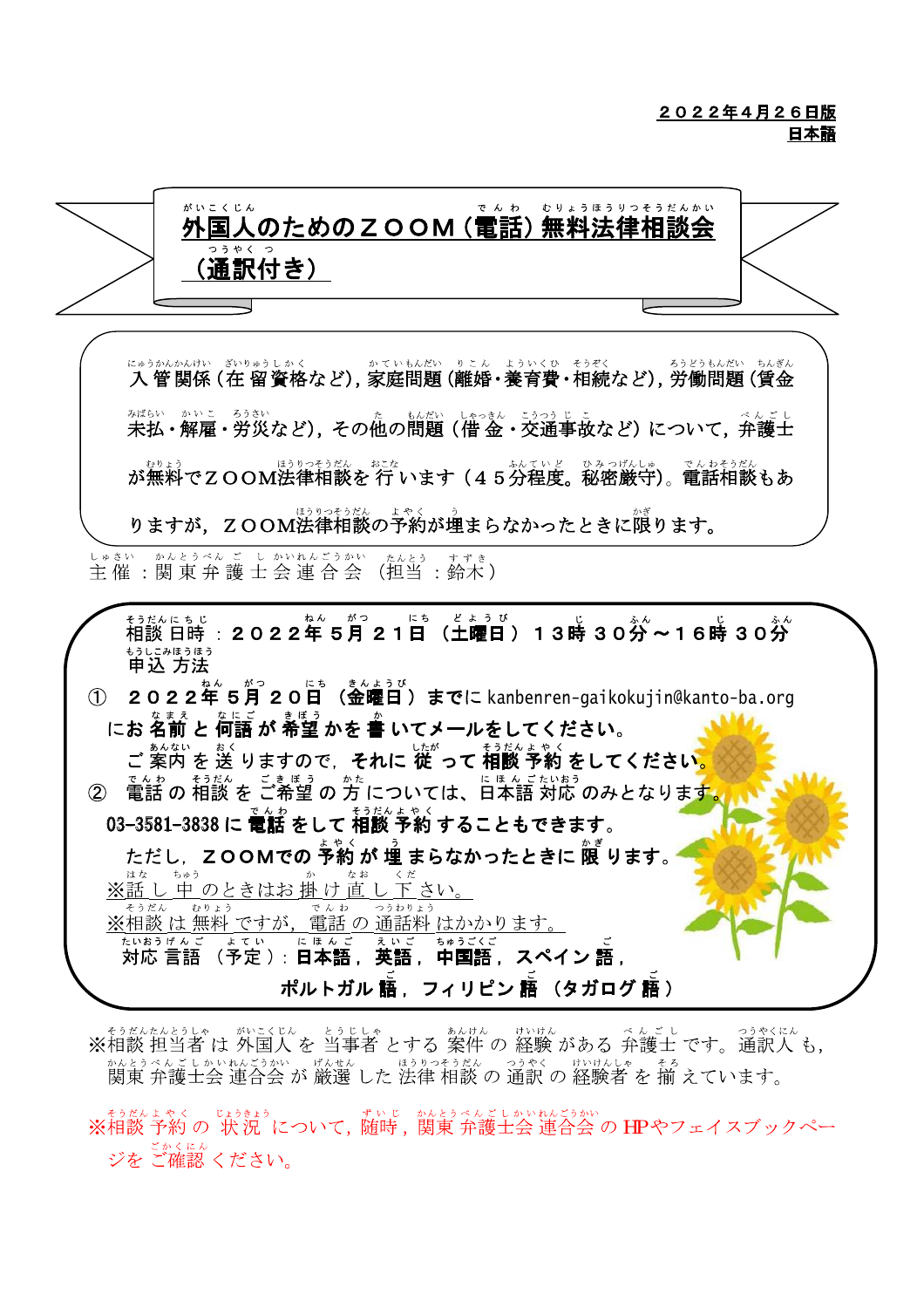2022年4月26日版 革語

## **Free Zoom (Telephone) Legal Consultation for Foreigners Interpretation Service Available)**

We will offer a free legal consultation for about 45 minutes with confidentiality via Zoom. The consultation topic can be immigration (status of residence, etc.), family issues (divorce, child support, inheritance, etc.), labor issues (unpaid wages, dismissal, workers' compensation, etc.), and other issues (debt, traffic accidents, etc.). Telephone consultation is only available when the Zoom consultation reservation is not filled.

Event Organizer: Kanto Federation of Bar Associations (POC: Suzuki)

Consultation Time & Date: 13:30 - 16:30 on Saturday, May 21th, 2022 Application Process:

- 1) Please send an email to "[kanbenren-gaikokujin@kanto-ba.org"](mailto:kanbenren-gaikokujin@kanto-ba.org) with your name and desired language by Friday, May 20, 2022. Please make a consultation reservation accordingly after getting information quidance from us.
- 2) Only the Japanese language is available for those who wish to consult by phone. You can reach us for the consultation by calling 03-3581-3838 on the consultation day. Telephone consultation is only available when the Zoom consultation reservation is not filled.
- Please call the number back when the line is busy.

\* There will be no cost for the consultation, but the telephone call rates will be charged.

Available Languages (scheduled): Japanese, English, Chinese, Spanish, Portuguese, Filipino (Tagalog)

\*The counselors are attorneys with the experience of having foreign nationals as clients. Experienced consultation interpreters are also carefully selected by the Kanto Federation of Bar Associations.

\* Please check the Kanto Federation of Bar Associations website and the Facebook page for checking the status of consultation reservations as needed.

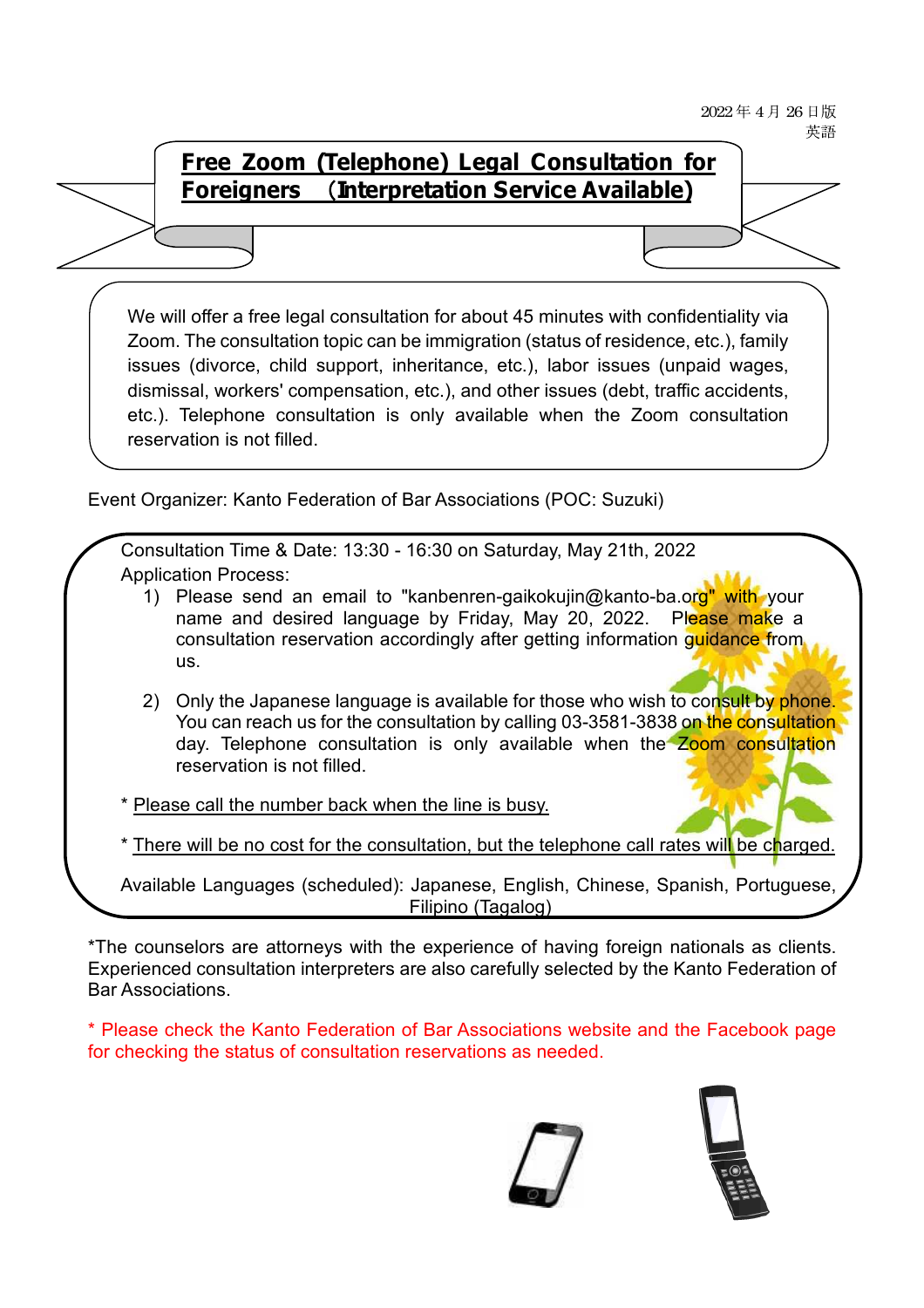

有关入管方面(在留资格等)、家庭关系(离婚、抚养费、继承遗产等)、劳资纠纷(拖欠工资、 解雇、工伤劳保等)问题、以及其他(欠款、交通事故等)各种与法律相关的问题、届时将由 律师通过 ZOOM 免费提供咨询。 (一个人 45 分钟、严守秘密)。也可电话咨询、只限 ZOOM 预 约有空缺的时间段。

主办方: 関東弁護士会連合会(关东律师会联合会)(担当: 铃木)



报名方法:

- **2022 5 20** m/箱: [kanbenren-](mailto:kanbenren-gaikokujin@kanto-ba.org)gai kokuji in@kanto-ba. org 收到回复后请按照指示各自预约。
- **03-3581-3838**

只限 ZOOM 预约有空缺的时间段。

※如占线请重拨。

※咨询是免费的、但电话费需自理。

## 可对应的语种(预定):日语、英语、中文、西班牙语、葡萄牙语、菲律宾语(他加禄语)

- ※ 当天负责咨询的都是对涉外案件有丰富经验的律师。口译人员也都是经过関東弁護士会連 合会严格挑选的资深法律咨询翻译。
- ※ 有关预约状况可随时查看、确认関東弁護士会連合会的网页或脸书。

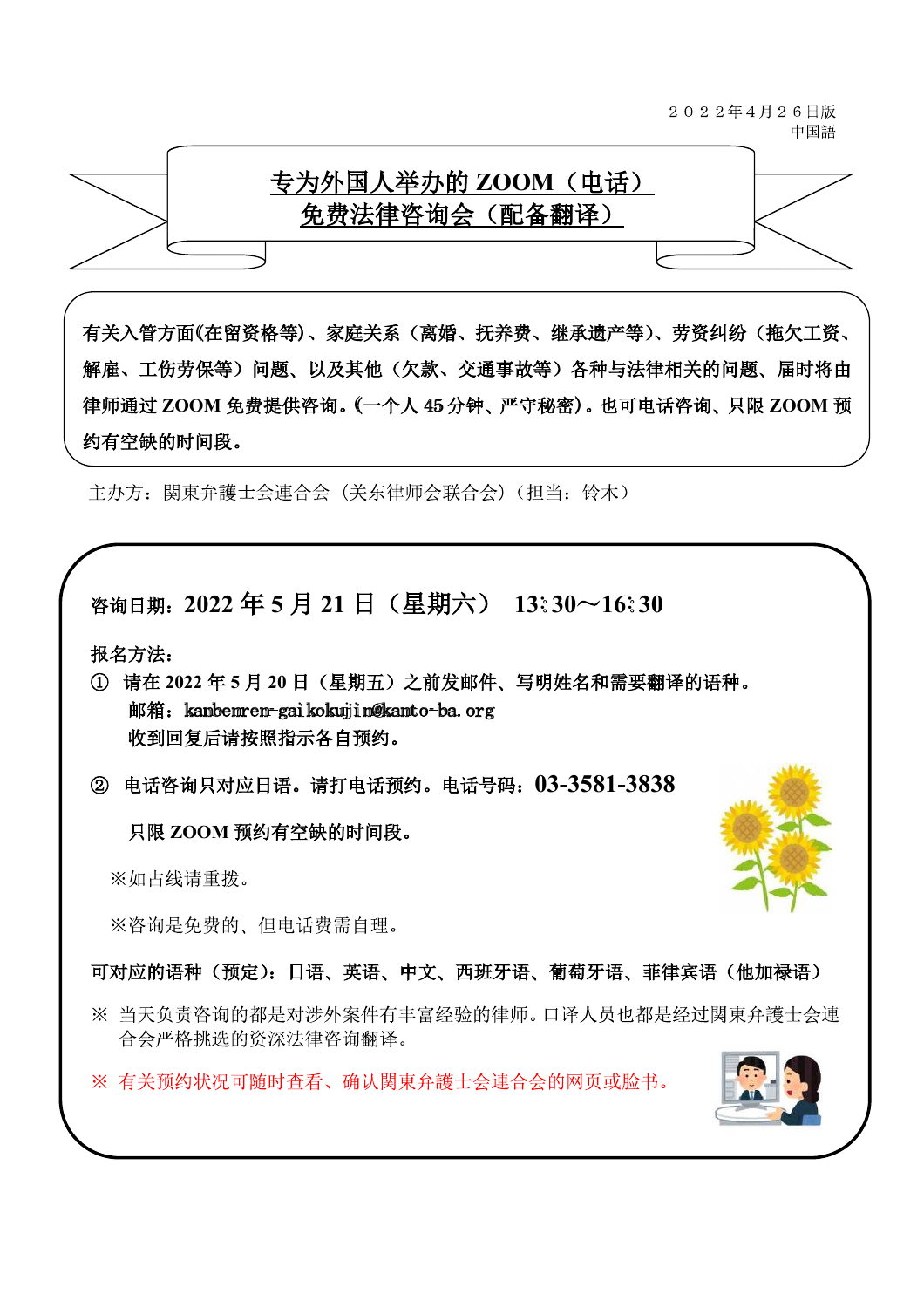2022年4月26日版 スペイン語

#### Consulta jurídica gratuita por zoom  $(teléfono)$ (traductor disponible)

Acerca de los asuntos de inmigración (estado legal de residencia), familia (divorcio, costos de la crianza de los hijos y herencia), trabajo (salarios atrasados, despido y accidentes (aborales), deuda, accidente de tránsito, etc.  $\log$ abogados asesoran gratuitamente por ZOOM  $(45)$ minutos. confidencial). La consulta telefónica también se acepta solo cuando los cupos de reserva no están llenos para ZOOM.

Organizada por: Federación de Colegios de Abogados de Kanto

Fecha: Sábado, el 21 de mayo de 2022 Horario: 13:30 a 16:30 Aplicación: Hasta viernes el 20 de mayo de 2022, informar por email su nombre e idioma a [kanbenren-gaikokujin@kanto-ba.org](mailto:kanbenren-gaikokujin@kanto-ba.org) Le informamos por email el método de reservación. Favor de reservar de acuerdo con las instrucciones. También puede llamar al 03-3581-3838, si no están llenos los cupos para ZOOM. XSi la línea está ocupada, favor de marcar nuevamente. XEI número no es gratuito (consulta es gratis). Idiomas disponibles (plan): Japonés, inglés, chino, español, portugués y filipino (tágalo).

XLos asesores son los abogados que tienen experiencias en asuntos relacionados con extranjeros.

XLos traductores son seleccionados por la Federación de Colegios de Abogados de Kanto y tienen experiencias en consultas jurídicas.

XI a disponibilidad de los gupos: Chequear el Facebook de la Federación de Colegios de Abogados de Kanto.

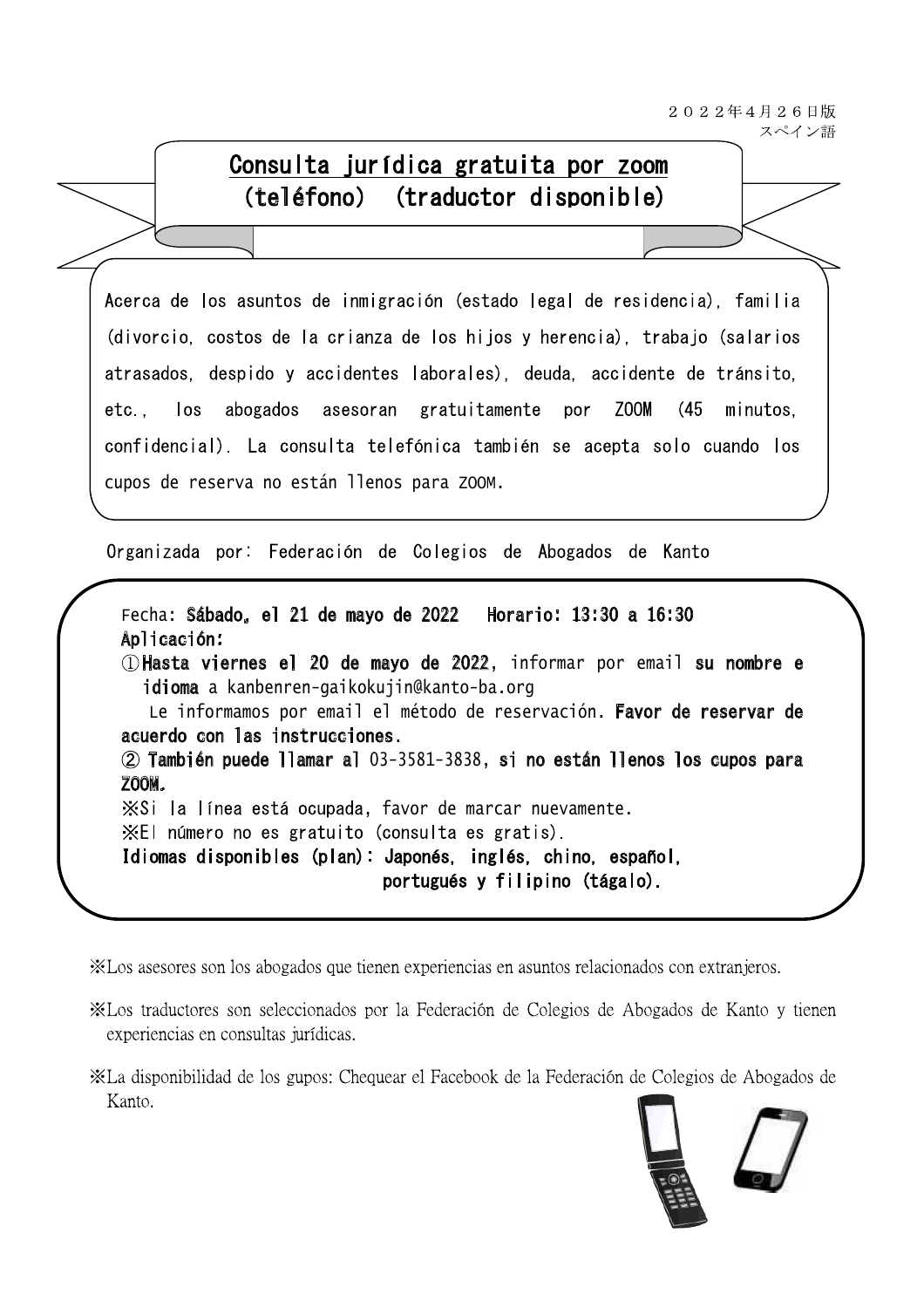## **Consultas Jurídicas gratuitas para estrangeiros por aplicativo Zoom (telefone) ( com interpretes)**

**Consultas Jurídicas sobre diversos assuntos tais como: os relacionados à imigração (permissão de permanência(vistos), etc.), direito de família (divórcio, pensão alimentícia, herança e etc.), direitos trabalhistas (salários não pagos, demissão, acidentes de trabalho, etc.) e outros assuntos jurídicos (sobre dívidas, acidentes de trânsito, etc).**

**As consultas com advogados serão gratuitas através do ZOOM (máximo 45min). Com sigilo absoluto. Havera consultas por telefone somente no caso de não preencher as reservas através do ZOOM .**

**Organização: Federação das Associações de Advogados de Kanto (Responsável Suzuki)**

**Data: 21 de maio de 2022 (Sábado) das 13:30h às 16:30h**

1- Envie o e\_mail até o dia 20 de maio de 2022 (sexta feira) com o seu nome e o idioma que **deseja <sup>o</sup> interprete, neste endereço eletrônico abaixo .**

**Endereço de email : [kanbenren-gaikokujin@kanto-ba.org](mailto:kanbenren-gaikokujin@kanto-ba.org)**

**Enviaremos <sup>o</sup> guia de instrução para efetuar <sup>a</sup> sua inscrição.**

**2- Para aqueles que solicitarem consultas através do telefone sera possível somente em japones pelo telefone 03-3581-3838. Porém, será possível somente nos casos em que não completarem as consultas pelo ZOOM.**

Caso estiver ocupado, favor ligar novamente.

A consulta será gratuita, porém os custos com a ligação serão por conta do usuário.

Idiomas de atendimentos (**Previsão)**

## **Japonês, Inglês, Chinês, Espanhol, Português e Filipino (Tagalog)**

## .**Advogados encarregados experientes com assuntos relacionados aos extrangeiros.**

**.Interpretes selecionado(a)s rigorosamente pela Federação das Associações de Advogados de Kanto.**

**.De tempo em tempo consulte <sup>a</sup> home page ou facebook da kanto bengokai rengoukai( para conferir as situações das reservas das consultas.**